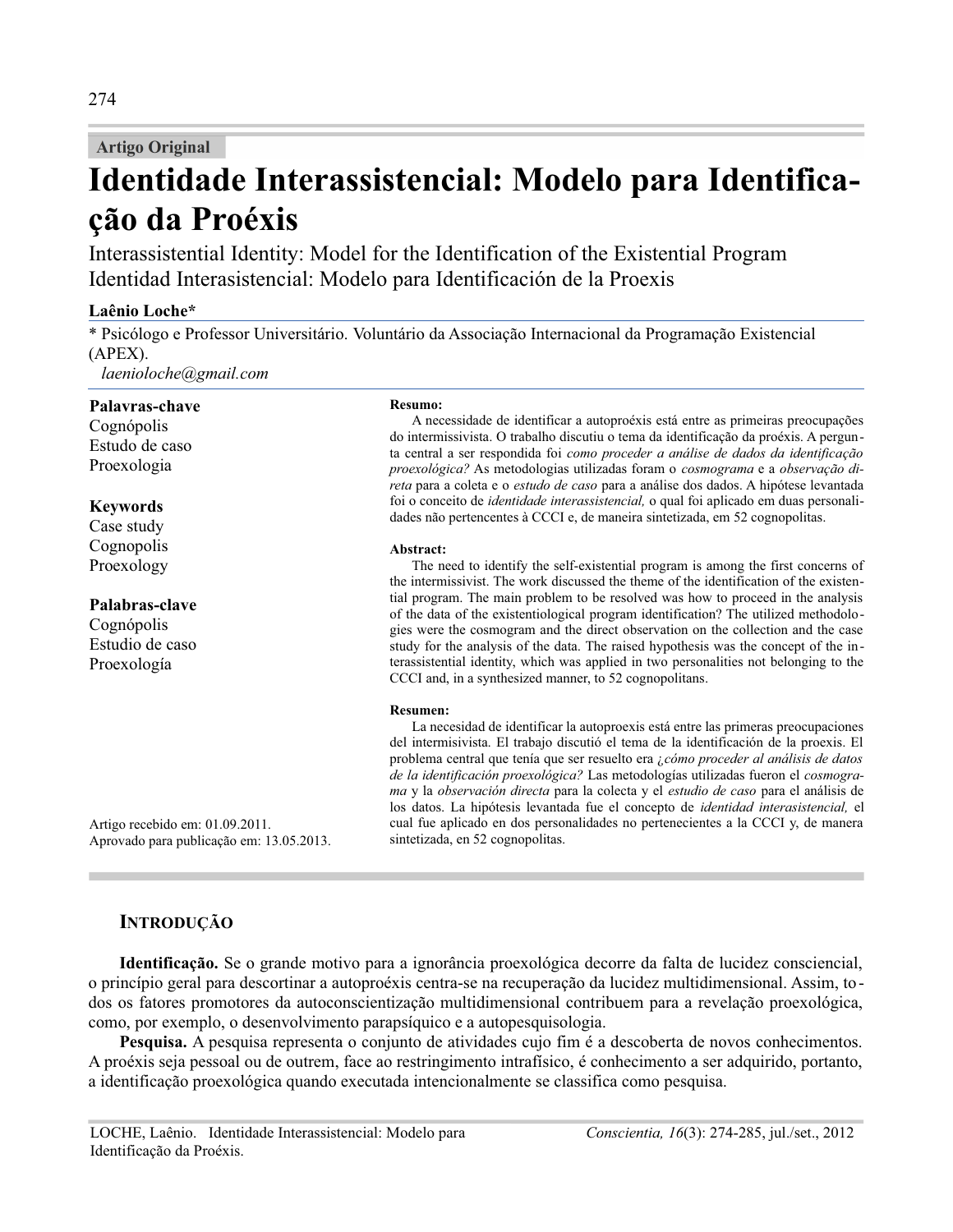Autopesquisa. Quando a busca pela revelação proexológica é levada a cabo pela própria conscin, caracteriza-se a autopesquisa.

**Procedimento.** Toda pesquisa, e por extensão a autopesquisa, dentre os elementos constituintes, possui a *metodologia*, conjunto de regras e procedimentos capazes de conduzir empírica e/ou racionalmente aos conhecimentos desejados.

Fases. Dentre as fases constituintes da pesquisa, duas são centrais: a *coleta de dados* e a *análise de dados*.

**Tema.** O presente estudo focou na metodologia referente à análise de dados em pesquisas de identificação proexológica.

Problema. O problema da pesquisa é: Qual modelo serve para a análise de dados da identificação proexológica?

**Hipótese.** O conceito apresentado habilita formular a seguinte hipótese: *para proceder a análise de dados* da identificação proexológica, o modelo de referência é a identidade interassistencial.

**Objetivos.** A partir do problema apresentado, os seguintes objetivos foram almejados:

1. Geral. Elaborar modelo para análise proexológica.

2. Específico. Identificar casuística cujo modelo é aplicável.

Referencial. Utilizou-se como parâmetro à abordagem do presente estudo o *paradigma consciencial*, modelo científico edificado nos pilares da *multidimensionalidade* (a existência de múltiplas dimensões além da intrafísica), holossomaticidade (a existência de diversos veículos de manifestação ou corpos, além do corpo físico), conscienciocentrismo (a consciência, essência imaterial dos seres vivos e subsistente à morte do corpo físico ser o centro do universo) e *pluriexistencialidade* (o pressuposto das múltiplas vidas de qualquer princípio consciencial).

Metodologia. A pesquisa recorreu a 3 ferramentas metodológicas. Em relação à coleta de dados, utilizou-se o cosmograma e a observação direta. Referente à análise de dados, empregou-se o estudo de caso.

Estrutura. A estrutura deste artigo dividiu-se em Introdução, Identidade Interassistencial, Modelo de Análise Proexológica, Estudos de Caso, Análise Comparativa Interassistencial; Casuística Proexológica, Vantagens da Identidade Interassistencial e Conclusão.

### **IDENTIDADE INTERASSISTENCIAL**

Etapas. As técnicas e métodos componentes da metodologia de qualquer pesquisa são agrupados, conforme a função e sequência, em duas etapas bem definidas:

1. Coleta. A primeira é a *coleta de dados*, fase na qual se procede o levantamento das informações necessárias a partir de fontes específicas.

2. Análise. A segunda é a *análise de dados*, etapa na qual se interpreta, se atribui significado às informações obtidas na etapa anterior.

Técnicas. A partir da reflexão racional sobre os conhecimentos vigentes na Conscienciologia, eis 7 técnicas e fontes agrupados na coleta de dados da investigação proexológica:

1. Ideias inatas: As ideias presentes na mente da conscin, não adquiridas ou aprendidas na vida em andamento.

2. Indicadores autoproexológicos: macrossoma, *paramicrochip*, dragona parapsíquica (mediunidade de missionato), linha de abertura.

- 3. Perfil conscienciométrico: trafores e trafares, conscienciograma.
- 4. Balanço existencial: cotejo recebimentos (aportes)-retribuição.
- 5. Retrocognição: curso intermissivo recente.
- 6. Amparador: entrevista extrafísica com amparador ou com o evoluciólogo.
- 7. Paraprocedência: rememoração ou visita extrafísica.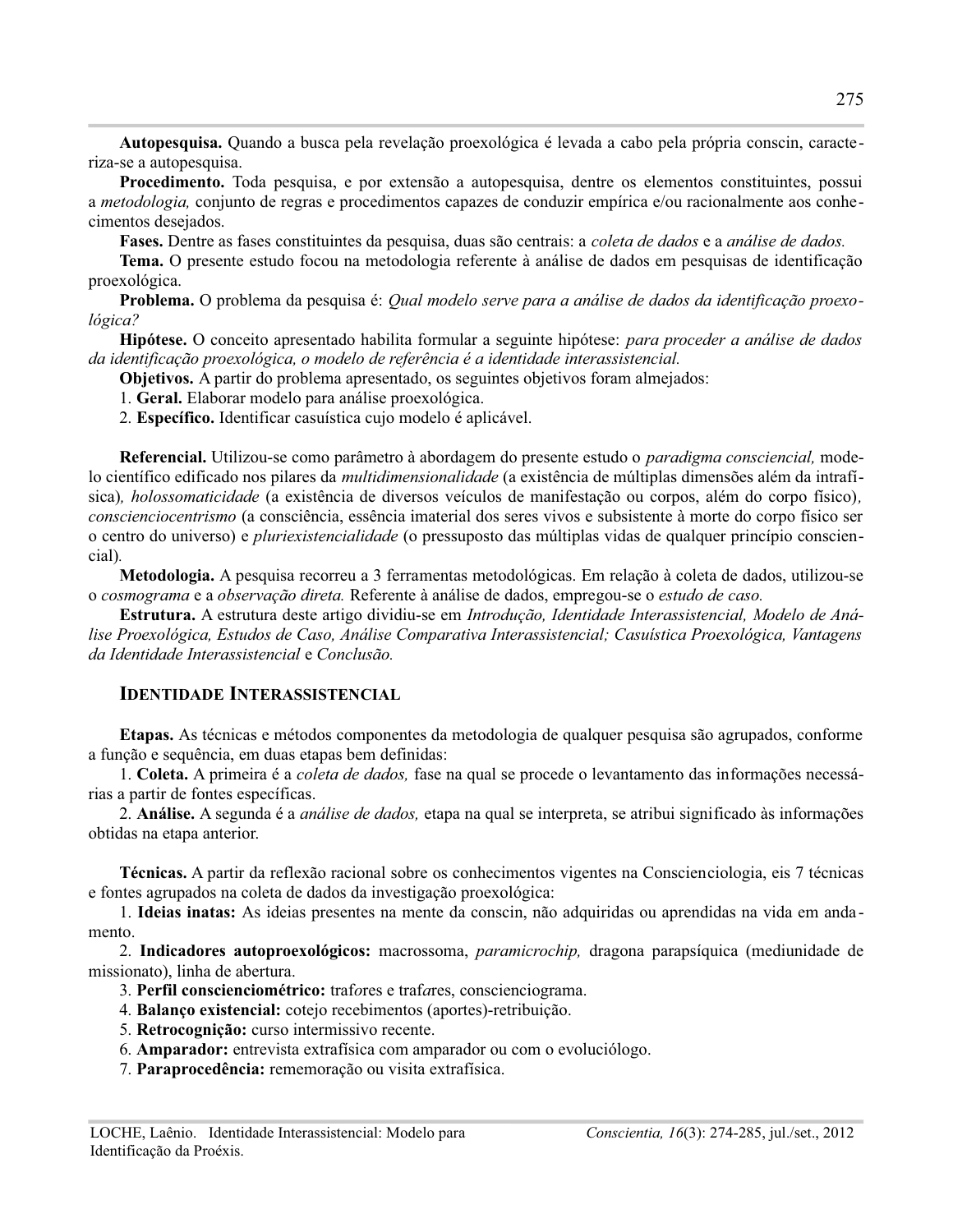Insuficiência. Não basta levantar informações. É preciso utilizar modelo para ordenar, integrar e dar significado aos dados.

**Qualidades.** Considerou-se, para formular a hipótese, a contemplação de qualidades identitárias de qualquer proéxis, definidas a partir da reflexão racional. São elas:

1. Interassistência. Considerando a lei racional da proéxis da Assistencialidade, toda proéxis possui objetivos assistenciais, portanto isso implica no caráter *interassistencial*.

2. Convergência. O trabalho principal da proéxis, logicamente, deve predominar entre as diversas áreas da vida da pessoa. Isso implica no caráter *convergente* da proéxis.

3. Estabilidade. Considerando a proéxis nortear a vida da pessoa nas diferentes faixas etárias abarcando a fase preparatória, executiva e acabativa, ela se estende ao longo do tempo. Isso implica no caráter *estável* da proéxis, o fio condutor ao longo da vida (longitudinal).

4. Contribuição. Considerando o maximecanismo evolutivo, a proéxis representa o principal papel exercido pela conscin na função de minipeca, influindo assim nas relações interconscienciais. Isso implica no caráter con*tributivo*, pois atende as necessidades evolutivas dentro dos grupos evolutivos.

5. Distinção. A partir de duas leis racionais da proéxis, a da *Exclusividade* e a da *Invulgaridade*, as proéxis são únicas, exclusivas, singulares, portanto, isso implica no caráter *distintivo* da proéxis, ao fazer a distinção em relação às demais.

6. Categoria. Conforme as semelhanças entre os conteúdos (assistidos, problemas evolutivos, natureza da assistência promovida) das incumbências de 2 ou mais proexistas, as proéxis podem ser agrupadas em categorias, implicando, assim, no caráter *categórico*.

Integração. Partindo-se do pressuposto dos aspectos interassistencial, convergente, estável, contributivo, distintivo e categórico da proéxis estarem implicados entre si, é pertinente supor um conceito capaz de abarcar todos eles. Para tanto, propõe-se o conceito de *identidade interassistencial*.

Definição. A *identidade interassistencial* é o conjunto de características e circunstâncias particulares, singulares, capazes de distinguir determinada conscin ou consciex no contexto das relações de ajuda mútua pró-evolutiva.

### **MODELO DE ANÁLISE PROEXOLÓGICA**

Modelo. A partir da necessidade de ordenação e interpretação dos dados, elaborou-se o modelo analítico baseado nos componentes da identidade interassistencial.

Componentes. A identidade interassistencial é composta por cinco elementos principais:

1. Sujeito interassistencial. *Quem faz a assistência*? O assistente, o realizador da assistência, o proexista, a equipe de trabalho assistencial, os maxiproexistas.

2. Público-alvo proexológico. *Quem recebe a assistência*? Os assistidos, os recebedores, os beneficiários, o público-destinatário da assistência.

3. Problema evolutivo. *Qual a demanda de assistência*? O problema evolutivo é a diferença entre a condição atual de algo e a condição ideal, acarretando prejuízos para o bem-estar e a evolução das consciências.

4. Solução interassistencial. *Qual a forma de assistência*? É o conjunto de ações capazes de superar ou eliminar as dificuldades impeditivas da evolução.

5. Síntese (especialidade). *Qual a classificação da assistência realizada*? É a síntese da identidade interassistencial, a partir da classificação conforme as especialidades da Conscienciologia.

Utilidade. Racionalmente, o conceito de identidade interassistencial não é exclusividade de quem tem proéxis, ou seja, nem todo mundo com identidade interassistencial tem proéxis, mas todo mundo com proéxis tem identidade interassistencial. Assim, para o indivíduo convicto de possuir proéxis, o conceito da identidade interassistencial é útil na revelação autoproexológica.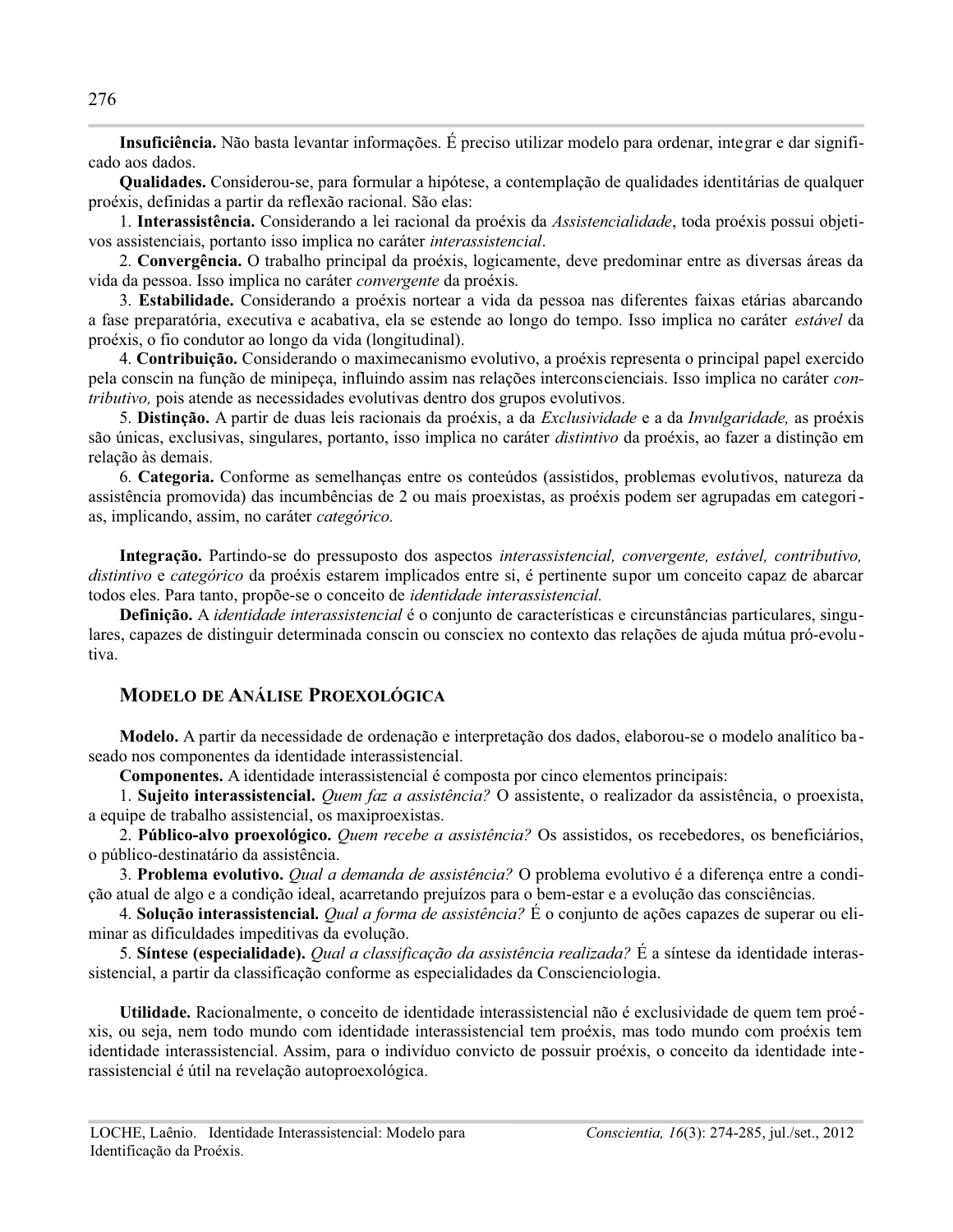# **ESTUDOS DE CASO**

Casuística. O modelo analítico foi aplicado na íntegra em dois estudos de caso não diretamente relacionados à Conscienciologia. Posteriormente, foram apresentados de maneira sintética 52 personalidades oriundas da Cognópolis de Foz do Iguaçu, PR, Brasil.

Seleção. Para a seleção de casos de identidade interassistencial utilizou-se seis critérios correspondentes às qualidades identificadoras da proéxis, os quais são descritos juntamente com os respectivos descritores na tabela a seguir:

| Critério        | Descrição                                   | <b>Descritores</b>                       |
|-----------------|---------------------------------------------|------------------------------------------|
| 1. Assistencial | A ocupação central da conscin ser assis-    | as necessidades atendidas;               |
|                 | tencial.                                    | o padrão dos assistidos.                 |
| 2. Convergente  | A dedicação à atividade ser quase ou total- | o denominador comum entre os pa-         |
|                 | mente integral.                             | péis;                                    |
|                 |                                             | as regularidades nas diversas áreas;     |
|                 |                                             | o megafoco;                              |
|                 |                                             | os recursos (tempo, dinheiro, energia)   |
|                 |                                             | investidos nas atividades.               |
| 3. Estabilidade | Mínimo de uma ou mais décadas dedicadas     | as tarefas duradouras;                   |
|                 | ao trabalho em análise.                     | o continuísmo;                           |
|                 |                                             | o autorrevezamento;                      |
|                 |                                             | a repetição de funções.                  |
| 4. Contributivo | A presença de padrão entre as contribuições | a solução interassistencial;             |
|                 | sociais efetivadas.                         | o tema das gescons;                      |
|                 |                                             | os cargos assumidos;                     |
|                 |                                             | as demandas nas relações in-             |
|                 |                                             | terconscienciais;                        |
|                 |                                             | o legado existencial.                    |
|                 |                                             | os registros na mídia;                   |
|                 |                                             | as biografias.                           |
| 5. Distintivo   | A associação ou expectativa predominante    | as associações alheias sobre             |
|                 | feita pelos outros à conscin analisada.     | a pessoa;                                |
|                 |                                             | a sinonimologia pessoal;                 |
|                 |                                             | o padrão das solicitações sociais re-    |
|                 |                                             | cebidas;                                 |
|                 |                                             | o reconhecimento social;                 |
|                 |                                             | as homenagens;                           |
|                 |                                             | os prêmios recebidos;                    |
|                 |                                             | os registros na mídia;                   |
|                 |                                             | biografias.                              |
| 6. Categórico   | O pertencimento a determinado tipo de grupo | os colegas de trabalho;                  |
|                 | de assistência.                             | as cooperações;                          |
|                 |                                             | as instituições;                         |
|                 |                                             | os padrões dos grupos nos quais partici- |
|                 |                                             | pa.                                      |

|  |  |  | Tabela 1 – Critérios Seletivos da Identidade Interassistencial |
|--|--|--|----------------------------------------------------------------|
|  |  |  |                                                                |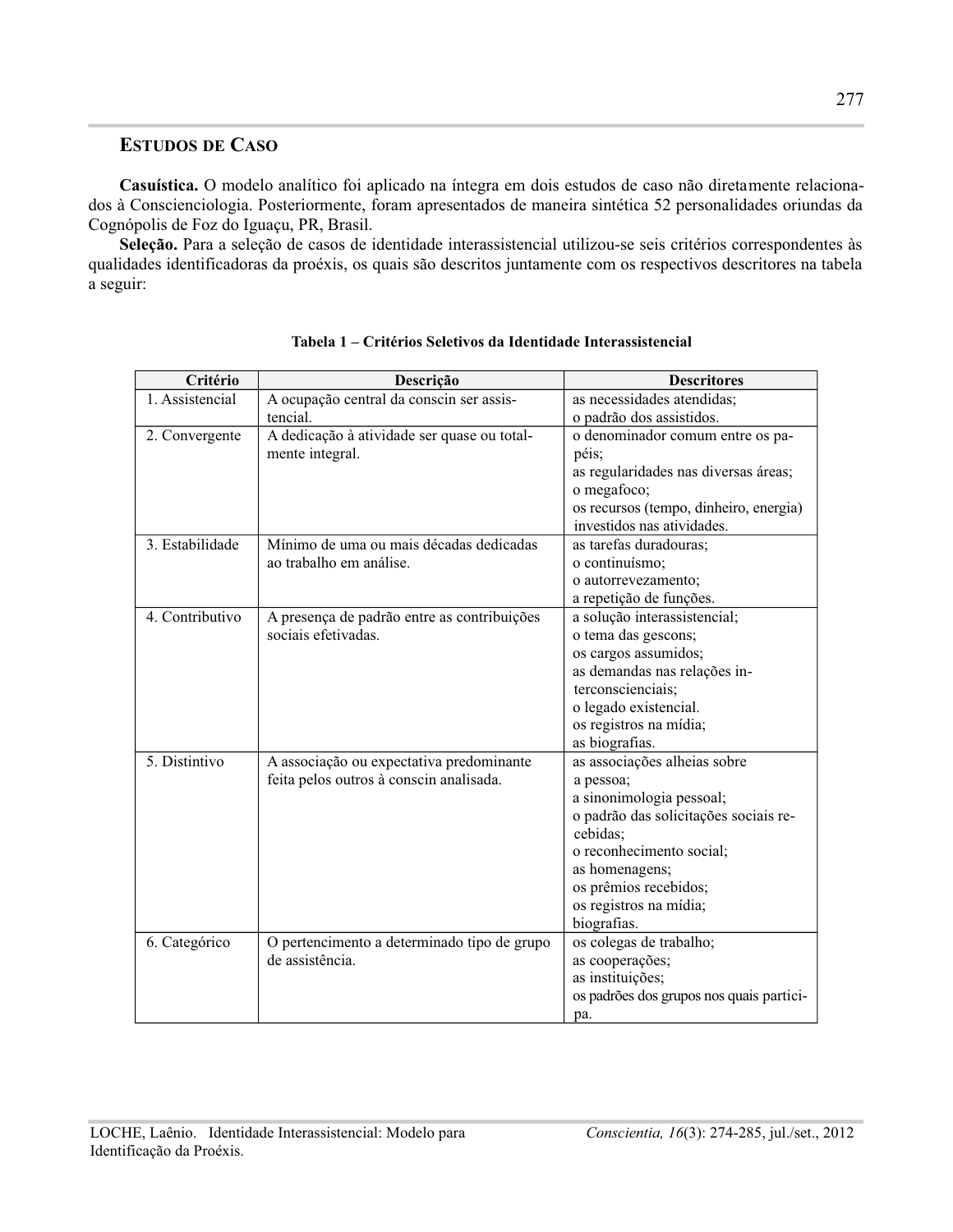#### **CASO I: JOHN WOOD**

Pit Stop. O estadunidense John Wood foi um alto executivo da Microsoft. Representou a empresa em países como Austrália e China. Durante 9 anos, trabalhou ininterruptamente, sem um momento de férias sequer. Após esse período, no final da década de 1990, resolveu fazer um *pit stop*. Optou em realizar *trekking* no Nepal, entre as montanhas do Himalaia.

**Encontro.** Logo nos primeiros dias estava numa pousada, tomando chá quando conheceu outro hóspede, um nepalense de meia idade, cujo trabalho era o de coordenador escolar na região. No decorrer da conversa, esse senhor convida John Wood para acompanhá-lo nas visitas às escolas. Convite aceito, na manhã seguinte, se encontraram e caminharam até a primeira escola.

Biblioteca. Na escola são recebidos pelo diretor e alguns professores. O diretor se dispõe a mostrar o estabelecimento. Todas as turmas foram visitadas. Em seguida, se encaminharam para a biblioteca. Lá chegando vem a surpresa. A biblioteca consistia numa pequena sala, com um armário de porte reduzido, trancafiado com correntes. John Wood, ao pedir para ver o insuficiente acervo, constatou que boa parte dos livros para os alunos era em idioma estrangeiro, pois havia sido doada por viajantes.

Senha. John Wood ficou pensativo diante daquele quadro, em seguida o diretor se dirigiu a ele: – "talvez um dia o senhor volte com livros". Essas palavras promoveram um forte impacto em John Wood e serviram como senha. Ele se comprometeu a trazer livros então para aquela biblioteca.

**E-mail.** Depois de 3 semanas praticando o *trekking* em lugares sem comunicação nenhuma, ao retornar para Katmandu, capital do Nepal, no primeiro lugar com acesso à internet, John enviou um e-mail para 100 pessoas do seu círculo de relações mais íntimas, contando a história e pedindo para que enviassem livros velhos, que não fossem mais ler, ou doações em dinheiro, para a casa do seu pai nos EUA. Ele se comprometeu que para cada dólar doado, faria ele próprio doação financeira equivalente para comprar livros. Estimava juntar em torno de 100 livros, quando foi a surpresa de seu pai ter recebido por volta de 3.000 livros.

ONG. Um ano depois, John Wood volta à escola com os livros, mas há algum tempo refletia que essa ação seria insignificante perante as carências educacionais do Nepal e de outros países. Após esta nova viagem, ele resolve largar tudo para se dedicar *full time* a esse trabalho. Em 2000, ele funda a *Room to Read*, organização sem fins lucrativos, cuja missão é transformar a vida de milhões de criancas nos países em desenvolvimento, com o foco na alfabetização e igualdade entre os sexos na educação, através principalmente de construção de escolas e bibliotecas, distribuição de livros e bolsas de estudos.

Pontoações. Eis as pontoações da *Room to Read* da fundação até o primeiro semestre de 2011:

| Escolas               | 1.442       |
|-----------------------|-------------|
| Bibliotecas           | 11.246      |
| Livros Publicados     | 553         |
| Livros Distribuídos   | 9,4 milhões |
| Participantes meninas | 10.590      |
| Crianças beneficiadas | 5,1 milhões |
| Países atendidos      | 9           |

Países. A *Room to Read* atua em nos seguintes continentes e países:

1. Ásia: Nepal, Sri Lanka, Camboja, Vietnã, Índia, Laos, Bangladesh.

2. África: África do Sul e Zâmbia.

Prêmios. John Wood obteve reconhecimento social evidenciado através de reportagens na mídia mundial, além do recebimento de prêmios a exemplo da Draper Richards Foundation Fellowship, o prêmio Jovem Líder Global do Fórum Econômico Mundial e da revista Time Asia Award Heroes.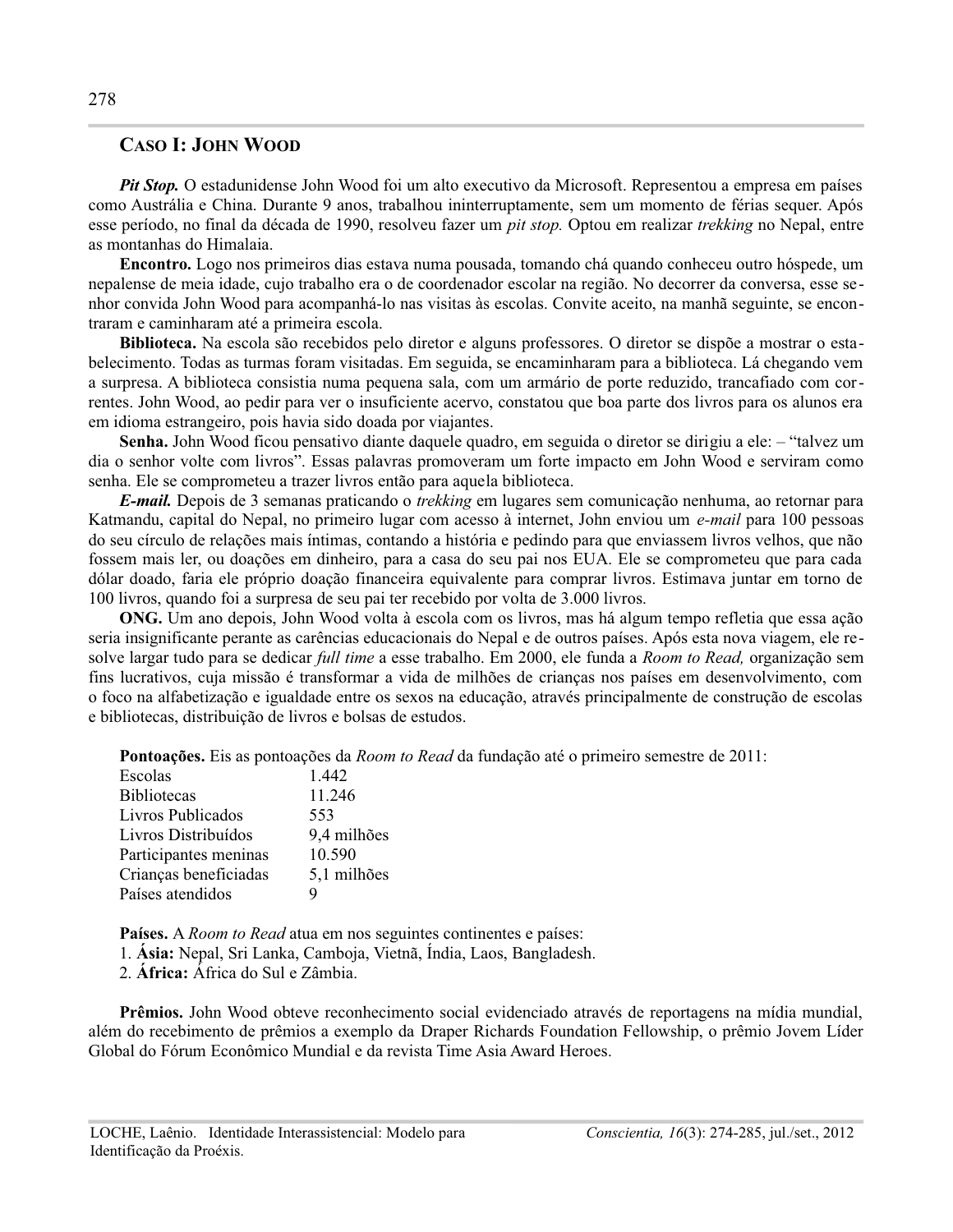Livro. Além de estar à frente de todo o trabalho da *Room to Read*, John Wood publicou o livro Sai da Microsoft para Mudar o Mundo, no qual narra toda a história da mudança de vida, de executivo bem sucedido para empreendedor social exitoso.

Impacto. Os números da *Room to Read* são a demonstração de como uma escolha pessoal pode impactar positivamente milhões de pessoas.

Pertinência. Para avaliar a pertinência da história de John Wood como caso ilustrativo para o conceito de identidade interassistencial, aplicou-se os 6 critérios seletivos:

1. Assistencial. A tarefa exercida é assistencial, pois busca suprir as carências sociais relativas à educação devido à falta de recursos físicos para estudo, como livros. Outro indicador é a presença clara de assistidos, no caso crianças pobres de países em desenvolvimento.

2. Convergente. Há envolvimento predominante com a atividade.

3. Estável. O trabalho assistencial já dura mais de 10 anos.

4. Contributivo. Linha de contribuição bem definida, através da captação de recursos financeiros para criação de espaços de ensino-aprendizagem (escolas, bibliotecas), publicação e distribuição de livros, além de bolsas de estudos para meninas.

5. Distintivo. Há reconhecimento social manifestado através de prêmios, imprensa.

6. Categórico. Fundou e participa de instituição especializada, a Room to Read, congregando outras pessoas no trabalho.

Análise. Com base nas informações, passa-se a análise da identidade interassistencial do caso descrito:

| Sujeito Interassistencial      | <b>John Wood</b>                                                                                                                                                                                         |
|--------------------------------|----------------------------------------------------------------------------------------------------------------------------------------------------------------------------------------------------------|
| Público-alvo Interassistencial | Crianças pobres de países em desenvolvimento ou subdesenvolvidos com carên-<br>cias educacionais. Há também um subgrupo, no caso meninas, destinatárias de<br>ações assistenciais específicas.           |
| Problema Evolutivo             | Falta de recursos educacionais como espaços de ensino-aprendizagem e livros.<br>Desigualdade de oportunidades de estudo entre gêneros, com clara defasagem<br>para as meninas.                           |
| Solução Interassistencial      | Criação de espaços educacionais (biblioteca e escolas), distribuição e publicação<br>de livros e fornecimento de bolsas de estudo para meninas.                                                          |
| Síntese (Especialidade)        | Fundamentado na análise das variáveis anteriores, a identidade interassistencial<br>de John Wood, conforme a Conscienciologia, pode ser sintetizada por aproxima-<br>ção na especialidade Parapedagogia. |

#### Tabela 2 – Análise da Identidade Interassistencial do Caso I

## **CASO II: COLIN MURRAY PARKES**

Enlutados. Colin Parkes é psiquiatra britânico, nascido em 1928, considerado um dos estudiosos sobre o luto mais respeitado no mundo. Ainda na sua juventude, na clínica onde trabalhava, dois pacientes se suicidaram devido à morte de pessoa querida. A partir desses episódios, Parkes resolveu dedicar-se à recuperação de pessoas que perderam alguém, atuando por mais de quatro décadas na assistência aos familiares enlutados.

Instituições. Dentre as instituições em que atua ou já participou se encontram:

1. St. Christopher's Hospice. Hospital inglês que é a maior referência mundial em tratamento de pacientes terminais, no qual Colin Parkes foi consultor até 2006.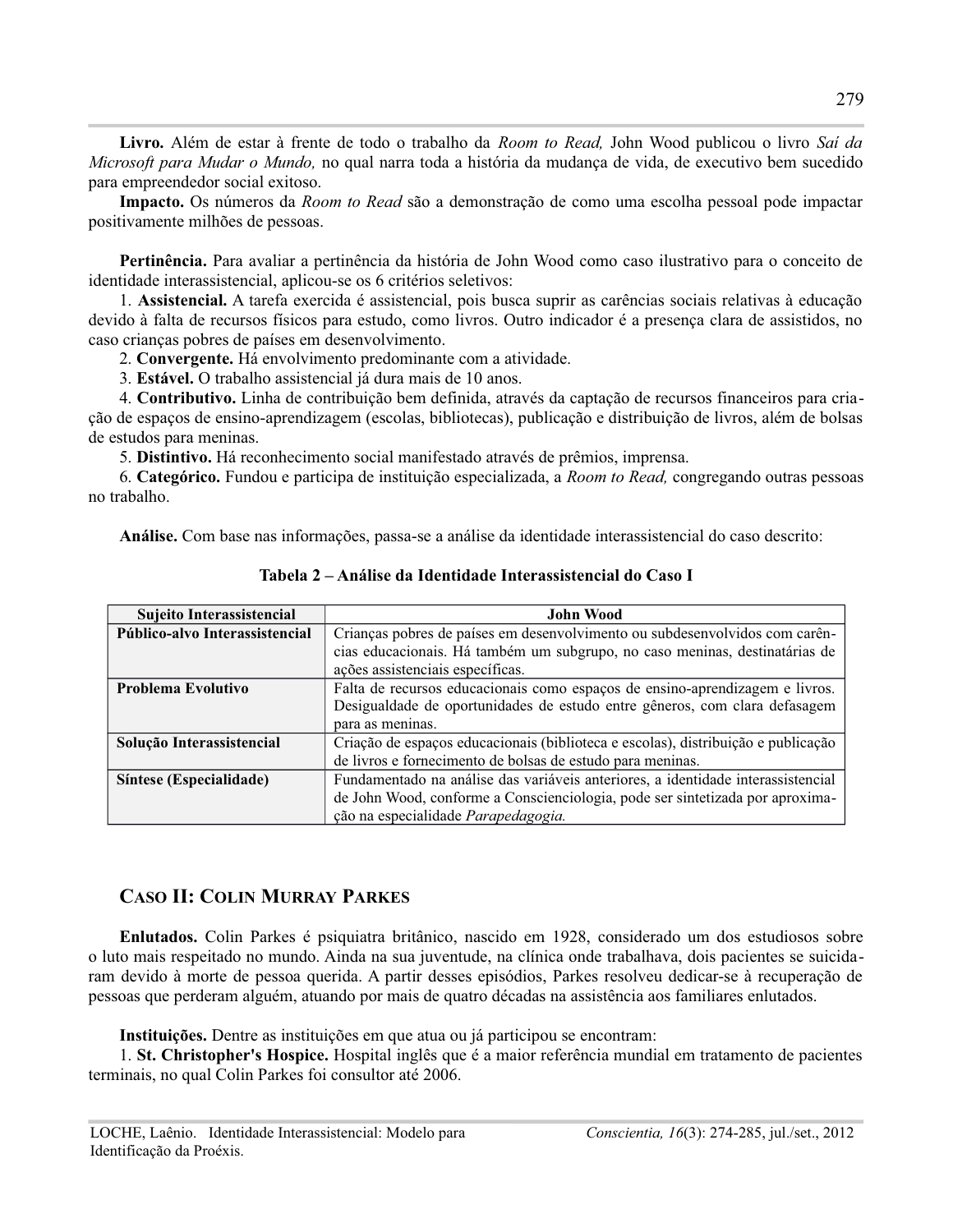2. Cruse Bereavement Care. Organização cujo objetivo é a promoção do bem-estar de pessoas enlutadas através de atendimentos gratuitos e fornecimento de informações, apoio e formação de profissionais cuidadores de enlutados. As pontoações da organização, referentes ao ano de 2010, são expressivas: atendeu 100 mil pedidos de assistência, auxiliou 32.700 pessoas enlutadas diretamente, incluindo 2.500 crianças e jovens com menos de 18 anos, e ajudou 1.700 enlutados por suicídio. Colin Parkes é presidente vitalício da instituição.

3. International Work Group on Death, Dying and Bereavement, Organização internacional cujos objetivos são o desenvolvimento de pesquisa, suporte e educação na área de morte, morrer e luto e tendo como público doentes terminais, dentre outros. Colin Parkes é presidente desde a fundação, na década de 1960.

4. Instituto Tavistock de Relações Humanas. Instituição sem fins lucrativos, fundada em 1947, voltada para ajudar organizações a se desenvolverem através da inovação e mudança, a partir de desafios técnicos e emocionais relacionados. Colin Parkes foi pesquisador do instituto.

Tragédias. Prestou assistência em várias tragédias, como:

1. Genocídio. Em 1995 ajudou a elaborar o Programa de Recuperação de Trauma, em Ruanda, a convite da UNICEF.

2. Terrorismo. Em 2002 atuou na assistência aos familiares de vítimas dos atentados de 11 de setembro em New York, a pedido do governo britânico.

3. **Tsunami.** Em 2005 atuou na Índia, na assistência psicológica às vítimas do tsunami, tragédia que vitimou vários países do Oceano Índico, causando a morte estimada em 225.000 pessoas.

Homenagem. Um dos indicadores do reconhecimento social de Colin Parkes foi a condecoração, em 1996, da Ordem do Império Britânico, concedido pela Rainha Elizabeth II, pela assistência aos enlutados.

**Publicações.** Além de artigos, publicou diversos livros, como por exemplo:

1. Luto: Estudos sobre a perda na vida adulta.

2. Amor e Perda: as raízes do luto e suas complicações.

Pertinência. Para avaliar a pertinência da história de Colin Parkes como caso ilustrativo para o conceito de identidade interassistencial, aplicou-se os 6 critérios seletivos:

1. Assistencial. A tarefa exercida é assistencial, pois busca minimizar o sofrimento, a dor de pessoas que perderam alguém. Ajuda a lidar com o luto e, consequentemente, com a morte. Outro indicador é a presença clara de assistidos, no caso, enlutados, pacientes terminais e profissionais envolvidos nas assistências dos dois primeiros assistidos.

2. Convergente. Há envolvimento predominante com a atividade, com diversificação de atividades sobre o mesmo tema: atendimentos, pesquisa, aulas, conferências, publicações.

3. Estável. Mais de 4 décadas de dedicação ao trabalho assistencial.

4. Contributivo. Linha de contribuição bem definida, diretamente através do suporte emocional e terapêutico aos enlutados e, indiretamente através da qualificação de profissionais da área bem como na criação de programas e orientação de políticas específicas.

5. Distintivo. Há reconhecimento social manifestado através de prêmios, imprensa, pares profissionais, convites governamentais.

6. Categórico. Criação e participação de diversos grupos relativos ao tema: St. Christopher's Hospice; Cruse Bereavement Care; International Work Group on Death, Dying and Bereavement.

Análise. Com base nas informações, passa-se à análise da identidade interassistencial do caso descrito: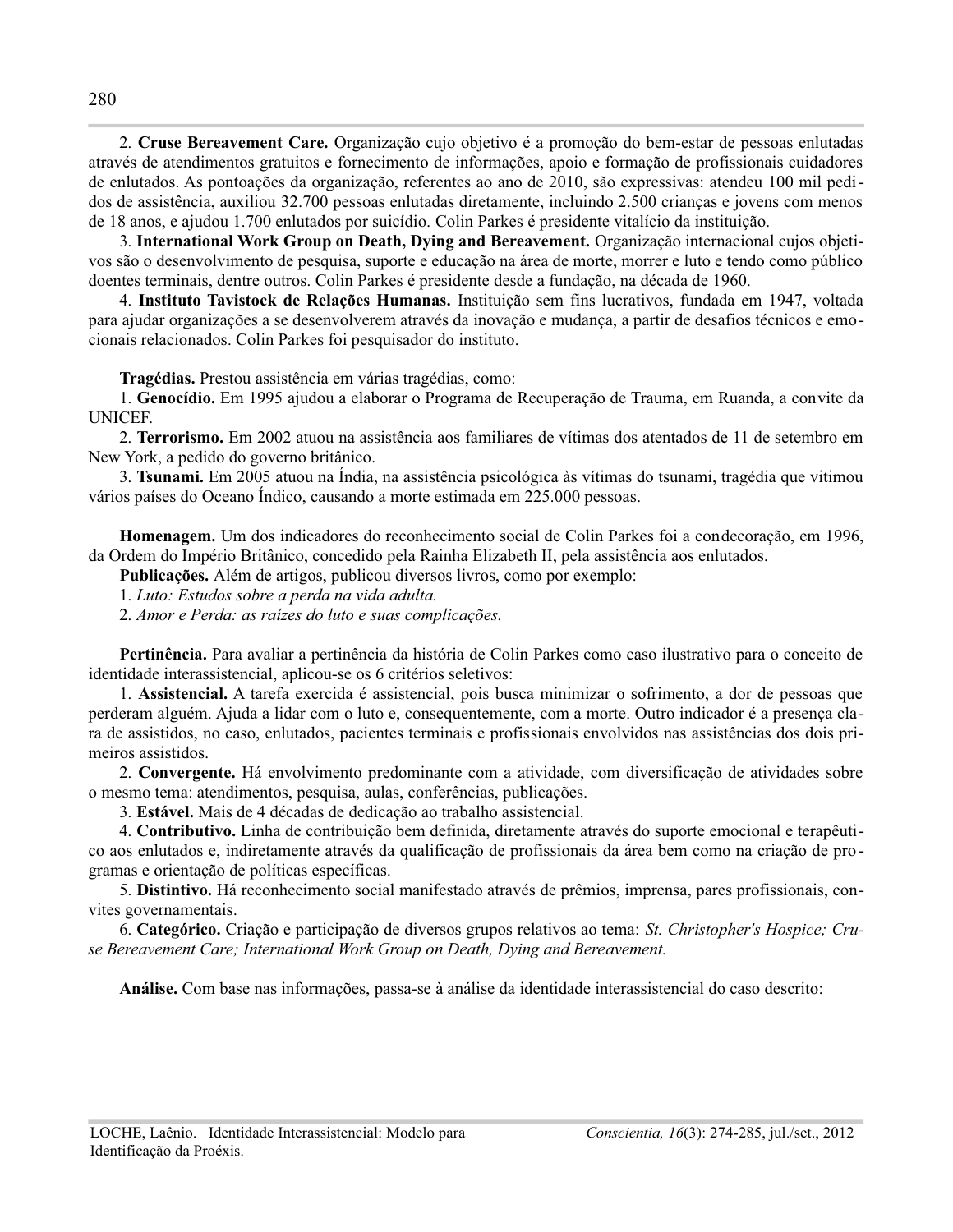| Sujeito Interassistencial      | <b>Colin Murray Parkes</b>                                                     |  |
|--------------------------------|--------------------------------------------------------------------------------|--|
| Público-alvo Interassistencial | Pacientes terminais, pessoas enlutadas, pessoas que perderam entes queridos,   |  |
|                                | profissionais assistentes de pessoas com luto.                                 |  |
| Problema Evolutivo             | Luto, perdas de entes queridos, morte, tanatofobia, ignorância dos profis-     |  |
|                                | sionais sobre como assistir adequadamente pessoas enlutadas.                   |  |
| Solução Interassistencial      | Atendimento terapêutico, livros, ensino, criação de programas de recuperação   |  |
|                                | de trauma; atendimentos em situações de crise (tsunami, 11 de setembro).       |  |
| Síntese (Especialidade)        | Fundamentado na análise das variáveis anteriores, a identidade interassis-     |  |
|                                | tencial de Colin Parkes, conforme a Conscienciologia, pode ser sintetizada por |  |
|                                | aproximação na especialidade Dessomatologia.                                   |  |

### Tabela 3 – Análise da Identidade Interassistencial do Caso II

## ANÁLISE COMPARATIVA INTERASSISTENCIAL

Comparação. Para ampliar a compreensão da identidade interassistencial, vale comparar a atuação de John Wood e Colin Parkes em situação comum: a assistência às vítimas do Tsunami ocorrido em dezembro de 2004, no Oceano Índico. A assistência, em separado, prestada pelos dois pode ser visualizada através da tabela comparativa a seguir:

| Sujeito Interassistencial      | <b>John Wood</b>                  | <b>Colin M. Parkes</b>           |
|--------------------------------|-----------------------------------|----------------------------------|
| Público-alvo Interassistencial | Vítimas do Tsunami:               | Vítimas do Tsunami:              |
|                                | Crianças e comunidades do Sri     | Predomínio de Homens de região   |
|                                | Lanka.                            | da Índia.                        |
| Problema Evolutivo             | Destruição de escolas e bibliote- | Dificuldade de lidar com a perda |
|                                | cas.                              | de esposas, filhos, trabalho.    |
| Solução Interassistencial      | Primeiro ano Sri Lanka:           | Organização de mutirões para re- |
|                                | 40 escolas iniciadas e 25 biblio- | construção de casas, prédios pú- |
|                                | tecas abertas.                    | blicos.                          |
| Síntese (Especialidade)        | Parapedagogia.                    | Dessomatologia.                  |

#### Tabela 4 – Comparação de Identidades Interassistenciais

Norte. A tabela permite constatar como a identidade interassistencial de cada um norteou as respectivas atuações assistenciais.

### **CASUÍSTICA PROEXOLÓGICA**

Limitação. Os dois casos anteriormente analisados são ilustrativos do conceito de identidade interassistencial, contudo, não é possível pela análise efetivada e informações disponíveis afirmar a existência de proéxis para ambos. Os casos servem como aproximação simples.

**Adequação.** No entanto, no contexto da identificação proexológica, o mais adequado passa pela análise de proexistas. Assim, o ideal seria a análise de casos de conscins já dessomadas reconhecidamente completistas existenciais.

Alternativa. Face à escassez de proexistas históricos, conforme aponta Vieira (2010, p. 4.490), as proéxis em escala maior surgem no século XX, juntamente com a dificuldade de identificá-los, a alternativa consiste no estudo de proexistas em plena fase executiva ou acabativa da proéxis.

CI. De acordo com tal critério, a grande fonte para o empreendimento é a CCCI, sobretudo a Cognópolis, pois se presume boa parte dos cognopolitas serem detentores de curso intermissivo.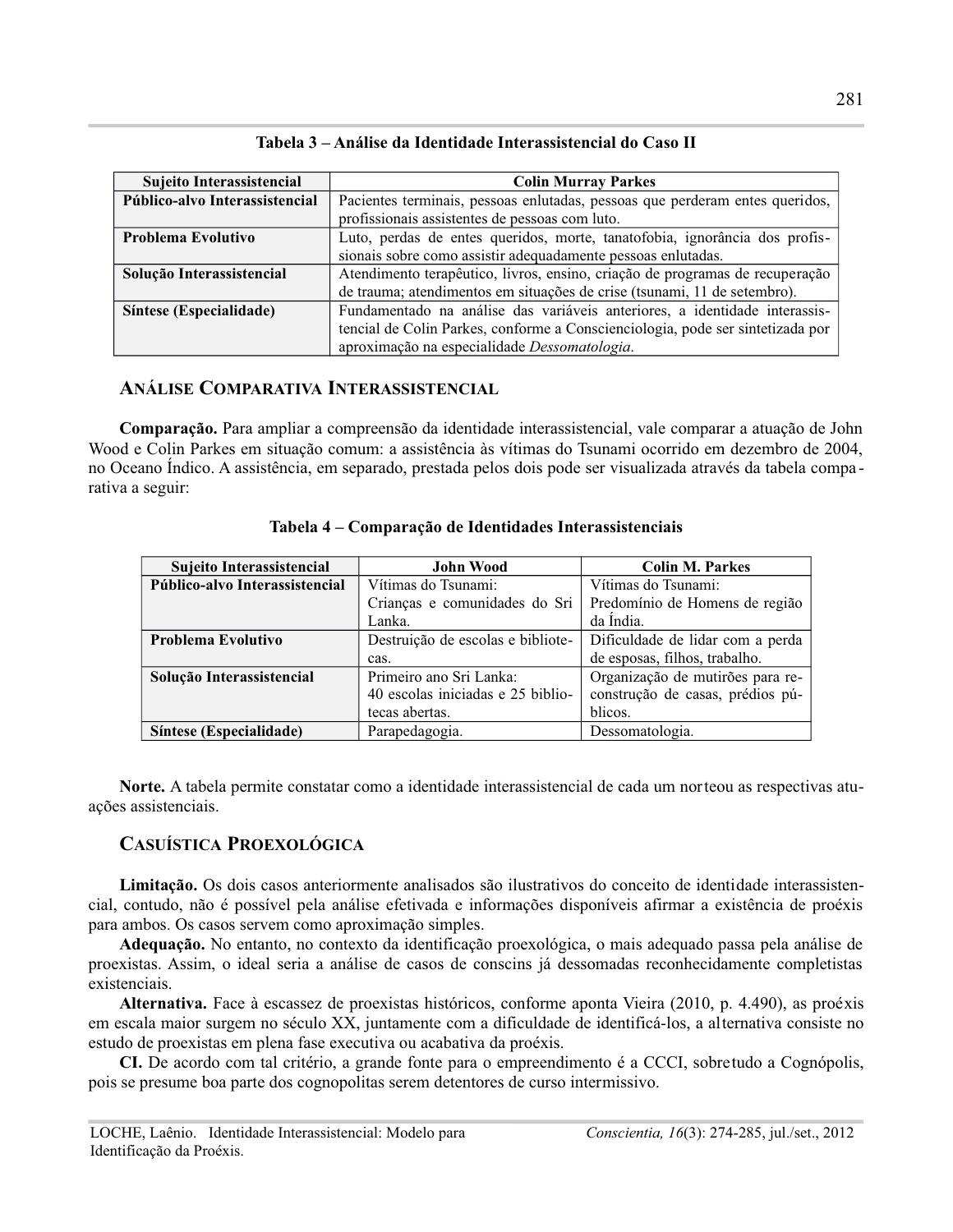Cognopolitas. A partir do convívio e da observação direta deste autor na Cognópolis, Foz do Iguaçu, selecionou-se 52 personalidades cognopolitas com identidade interassistencial consolidada ou despontante.

Indicadores. A elaboração da listagem levou em consideração, para cada cognopolita, fatores como: associação mais comum do nome da pessoa à especialidade conscienciológica, efetivada espontaneamente pelos demais cognopolitas; o histórico do voluntariado; as instituições conscienciocêntricas onde colaborou; temática predominante de cursos, conferências, artigos, livros e autodeclaração (a própria pessoa declara a especialidade).

Especialidade. Os cognopolitas, e respectivas identidades interassistenciais (representadas pelas especialidades conscienciológicas), são dispostos em ordem alfabética na tabela a seguir:

|                   | <b>Proexista</b>         | <b>Identidade Interassistencial</b> |
|-------------------|--------------------------|-------------------------------------|
| 01.               | Adriana Chalita          | Consciencioterapeuta                |
| 02.               | Adriana Lopes            | Enciclopedióloga                    |
| 03.               | Alexandre Balthazar      | Pararreurbanólogo                   |
| 04.               | <b>Alexandre Carlone</b> | Parageneticista                     |
| 05.               | Alexandre Nonato         | Biografologista                     |
| 06.               | Alzira Gesing            | Conscienciômetra                    |
| 07.               | Amaury Pontieri          | Comunicólogo                        |
| 08.               | Ana Luiza Resende        | Parapedagoga                        |
| 09.               | Ana Rocha                | Sinóloga                            |
| 10.               | Antonio Pitaguari        | Paraepistemólogo                    |
| 11.               | Arlindo Alcadipani       | Paraepistemólogo                    |
| 12.               | Cícero Schünemann        | Biografologista                     |
| 13.               | Cristiane Ferraro        | Lexicóloga                          |
| 14.               | Cristina Arakaki         | Paradireitóloga                     |
| 15.               | Djalma Fonseca           | Tecnólogo Evolutivo                 |
| 16.               | Dulce Daou               | Pararreurbanóloga                   |
| 17.               | <b>Eduardo Martins</b>   | Parapoliticólogo                    |
| 18.               | Elizabeth Rodrigues      | Grupocarmóloga                      |
| 19.               | Fátima Soares            | Consciencioterapeuta                |
| 20.               | Filipe Colpo             | Invexólogo                          |
| 21.               | Hernande Leite           | Interassistenciologista             |
| 22.               | João Aurélio Bonassi     | Conscienciocentrólogo               |
| 23.               | João Paulo Costa         | Conscienciômetra                    |
| 24.               | Julieta Mendonça         | Comunicóloga                        |
| $\overline{25}$ . | Julio Garcia             | Paradireitólogo                     |
| $\overline{26}$ . | Karla Ulman              | Paradireitóloga                     |
| 27.               | Kátia Arakaki            | Gesconóloga                         |
| 28.               | Laênio Loche             | Proexólogo                          |
| 29.               | Lílian Zolet             | Parapercepcióloga                   |
| 30.               | <b>Mabel Teles</b>       | Comunicóloga                        |
| 31.               | Magda Emerenciano        | Interassistencióloga                |
| 32.               | Málu Balona              | Heuristicóloga                      |
| 33.               | Mario Mariat             | Dessomatólogo                       |
| 34.               | Mário Oliveira           | Parapercepciólogo                   |
| 35.               | Marlene Koller           | Grupocarmóloga                      |
| 36.               | Marta Ramiro             | Recexóloga                          |
| 37.               | Milena Mascarenhas       | Proexóloga                          |
| 38.               | Moacir Gonçalves         | Parapercepciólogo                   |
| 39.               | Nario Takimoto           | Consciencioterapeuta                |

Tabela 5 – Cognopolitas e Respectivas Identidades Interassistenciais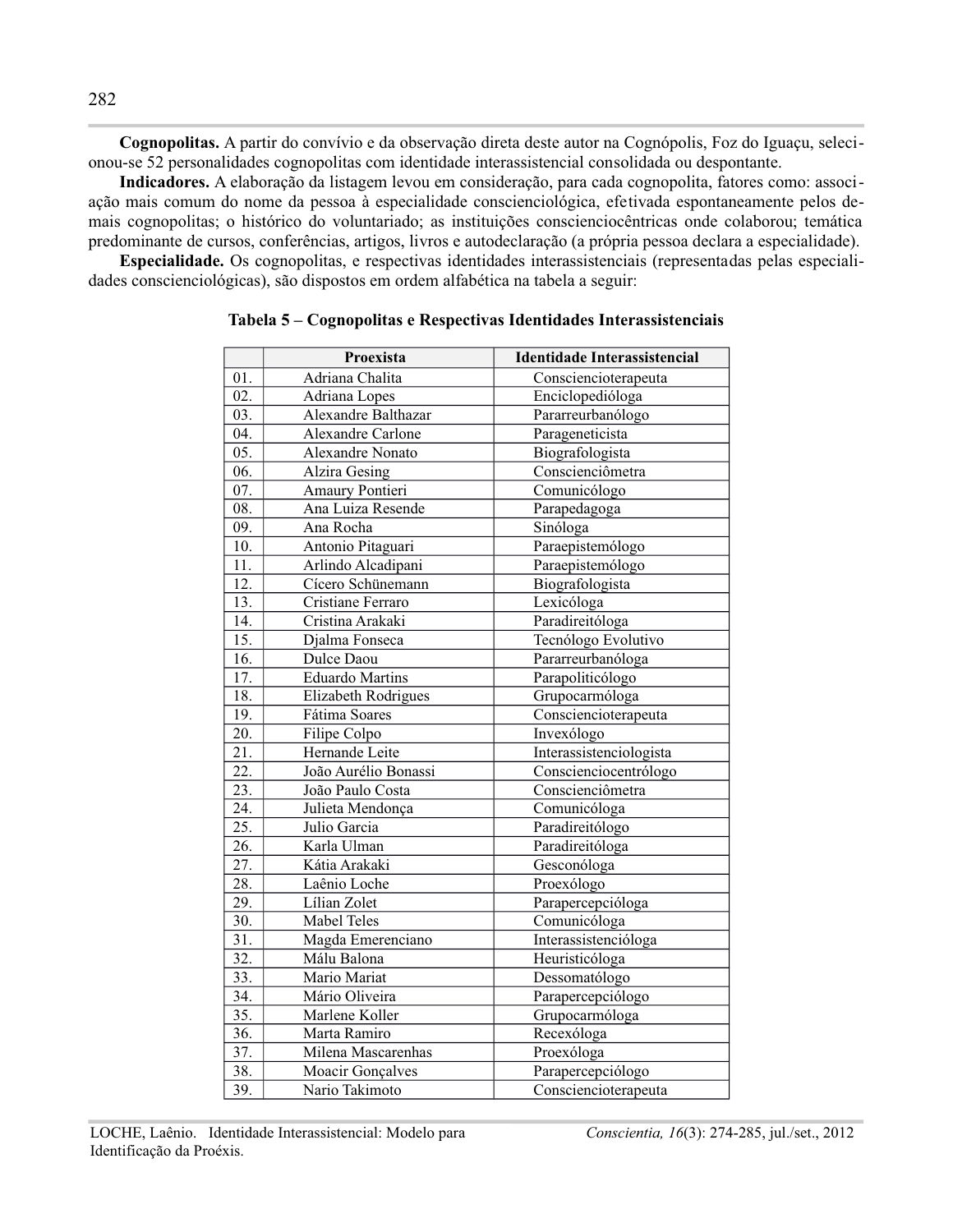| 40. | Pedro Fernandes       | Lexicólogo           |
|-----|-----------------------|----------------------|
| 41. | Phelipe Mansur        | Parapoliticólogo     |
| 42. | Pilar Alegre          | Tenepessologista     |
| 43. | Regina Camilo         | Parametodologista    |
| 44. | Roberta Ferreira      | Consciencioterapeuta |
| 45. | Roberto Almeida       | Cosmovisiólogo       |
| 46. | Roberto Leimig        | Paraecologista       |
| 47. | Rosa Nader            | Enciclopedióloga     |
| 48. | Tânia Guimarães       | Parapoliticóloga     |
| 49. | Viviane Ribeiro       | Consciencioterapeuta |
| 50. | Waldo Vieira          | Conscienciólogo      |
| 51. | Wildenilson Sinhorini | Proexólogo           |
| 52. | Willian Klein         | Parapedagogo         |

Considerações. Duas considerações são pertinentes para melhor avaliação da listagem anterior:

1. Exaustividade. Esta listagem não é de modo algum exaustiva.

2. Predominância. A identidade interassistencial não é exclusividade de uma especialidade, é predominância. A pessoa pode ter várias especialidades, contudo sempre há a mais forte, preponderante em certo momento evolutivo.

## **VANTAGENS DA IDENTIDADE INTERASSISTENCIAL**

Realização. A análise dos resultados alcançados até o momento pelos proexistas listados, bem como a articulação racional com outros conceitos, constructos e princípios conscienciológicos, permite avaliar as vantagens da identidade interassistencial não só para a identificação da proéxis pessoal, mas também para otimizar ou ampliar os resultados da realização proexológica.

Vantagens. Eis dez vantagens da assunção da identidade interassistencial, dispostas em ordem crescente:

01. Produtividade evolutiva: convergência. A identidade interassisencial possibilita ampliação da produtividade evolutiva, a partir da convergência das atividades de várias áreas da vida para o mesmo foco. Por exemplo, o voluntário da Conscienciologia, em fase final da faculdade, pode escrever o Trabalho de Conclusão de Curso (TCC) sobre assunto relacionado ao tema de pesquisa pessoal. Todo o esforco e dedicação para o TCC serve à pesquisa conscienciológica e vice-versa.

02. Oportunidades interassistenciais: situações, assistidos, requisições. A identidade interassistencial faculta maiores oportunidades interassistenciais. Ela facilita a aproximação assistidos-assistente, pois os assistidos vão ao encontro dos proexistas em busca da assistência especializada, como, por exemplo, quando os evolucientes procuram os consciencioterapeutas. As requisições para participação em cursos, eventos, pareceres e trabalhos relacionados tendem a aumentar, pois os solicitantes relacionam a pessoa com a especialidade demandada.

03. Maxiproéxis: o acesso à maxiproéxis. A identidade interassistencial facilita a evocação e reconhecimento mútuo de colegas intermissivos com compromissos proexológicos conjuntos devido à correspondência entre as identidades. Ela propicia o senso de pertencimento a determinado grupo de trabalho evolutivo. Desse modo, o proexista se identifica e se aproxima de certas pessoas e instituições.

04. Equipex: *amparadores especializados*. Se o amparo de função é a assistência extrafísica recebida no exercício dos trabalhos assistenciais, e a identidade interassistencial define a predominância de certo tipo de assistência, realizada pelo proexista, a assunção de especialidade interassistencial implica na atuação mais constante e até contínua de amparadores técnicos. Assim, os proexólogos, quando atuantes, contarão com o auxílio de paraproexólogos, os consciencioterapeutas com o de *paraconsciencioterapeutas*, os docentes conscienciológicos com os de *para*docentes.

05. Parapsiquismo: conforme o trabalho. Como o trabalho assistencial contribui para o desenvolvimento parapsíquico, a tendência é o assistente ampliar a competência parapsíquica relacionada ao exercício da identida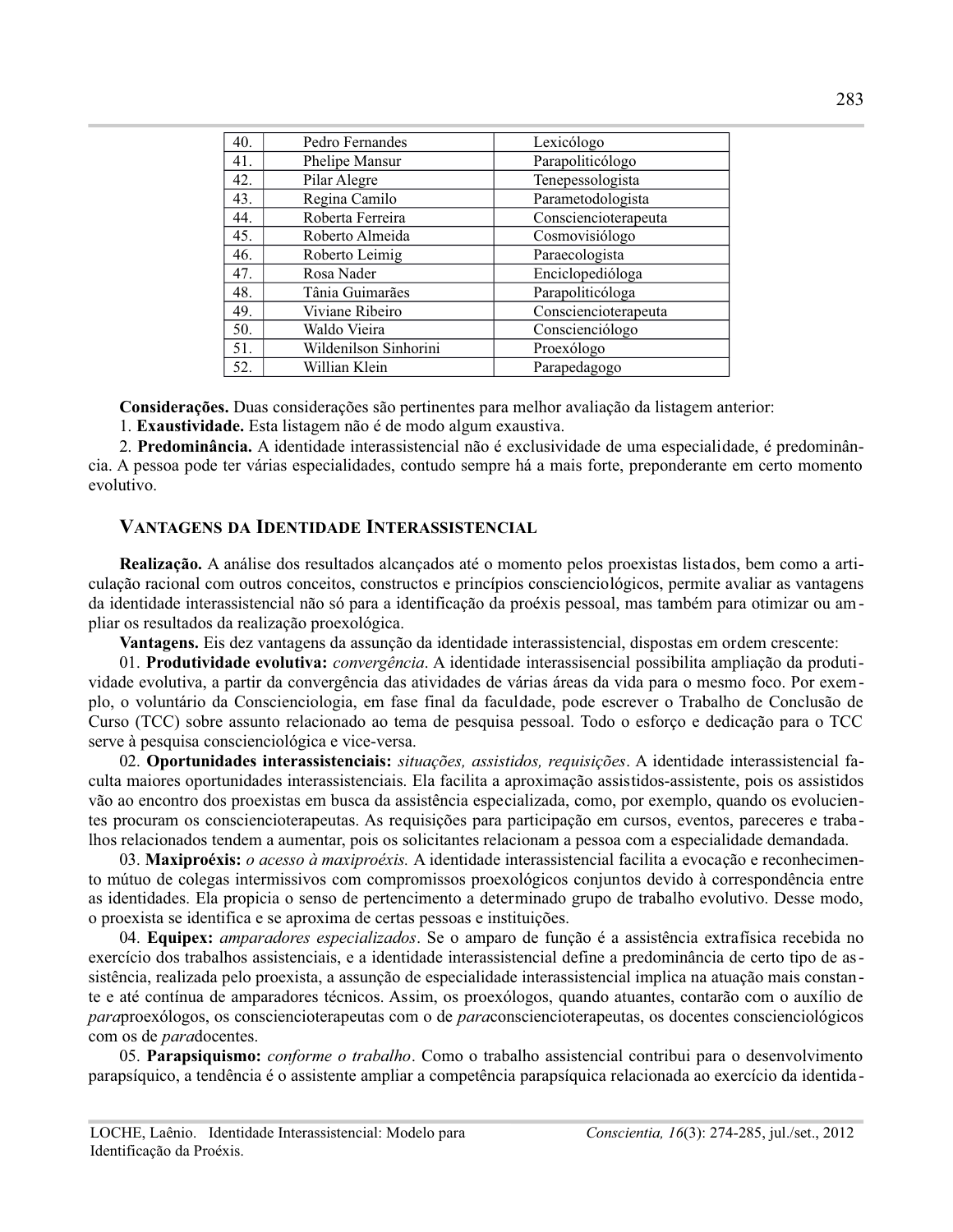de interassistencial. Desse modo, o proexólgo está mais predisposto às parapercepções e parafenômenos, durante o serviço de apoio existencial, o consciencioterapeuta no setting consciencioterápico, o docente conscienciológico na sala de aula.

06. Verpons: *inspirações*, CEV. A pessoa com identidade interassistencial está mais apta para descobrir verdades relativas de ponta (verpons) referentes à especialidade conscienciológica. Devido ao acúmulo de experiências na área, aos estudos técnicos, ao holopensene pessoal, ao amparo de função, o proexista tende a tornar-se receptáculo para inspiração dos amparadores especializados, predispondo-se inclusive para acessar a Central Extrafísica da Verdade. É lógico supor haver maior probabilidade da maioria das verpons parapoliticológicas serem descobertas pelos estudiosos da Parapoliticologia, as verpons dessomatológicas pelos pesquisadores da Dessomatologia e assim por diante.

07. Autopolarização: Holopensene atrator. Devido à constância e continuísmo na assistência especializada, o proexista cria forte holopensene pessoal especializado, incrementando a força presencial, tornando-se autopolarizador de pesquisas, decisões, recursos e empreendimentos, amplificando as sincronicidades.

08. Colheita Intermissiva: tornar-se amparador de função. Em função da identidade interassistencial, a tendência é a pessoa escrever obras relativas à especialidade principal assumida. Assim, posteriormente na condição de consciex, a colheita intermissiva será referente aos temas escritos, através de inspirações, neoideias, sugestões aos leitores pósteros, evocadores. Portanto, a identidade interassistencial continua sendo exercida extrafisicamente, tornando o assistente amparador de função.

09. Identidade Extra: identidade interassistencial extrafísica. Após a dessoma, a continuidade do trabalho assistencial fixa a personalidade da consciex, propiciando a constituição da identidade extra.

10. Autorrevezamento: proéxis vinculadas. O autorrevezamento pressupõe continuidade no trabalho assistencial realizado de uma vida para a outra. Assim, a identidade interassistencial é o conectivo entre as proéxis vinculadas. Possivelmente, muitos dos pioneiros da Consciencioterapia, iniciada no final do século XX, irão continuar nessa linha de assistência em vidas posteriores, contudo num patamar maior. A manutenção da linha interassistencial promove a integração de 3 identidades interassistenciais *(trio insito)*: vigente (vida atual), pregressa (personalidade consecutiva) e intermissiva (identidade extra).

11. Curso Intermissivo: professor de curso intermissivo. A alocação da consciex para ministrar determinada disciplina no curso intermissivo pressupõe o domínio do assunto a ser discutido. Tal domínio não surge gratuitamente. É fruto de muito esforço, ao longo das vidas e intermissões, dentro daquela linha de ajuda, portanto, a partir do exercício de certa identidade interassistencial na holobiografia. Assim, a definição e manutenção da identidade interassistencial predispõe a conscin para em intermissão futura ser professor de curso intermissivo. Eis grande desafio.

# **CONCLUSÃO**

Neoconceito. Dentre os temas mais relevantes da Proexologia, a pesquisa abordou a questão da identificação da proéxis, com o objetivo de estabelecer modelo de análise proexológica. Para tanto, propôs o conceito de *iden*tidade interassistencial e procurou demonstrar a respectiva aplicabilidade através de estudos de caso, atendendo, assim, os objetivos geral e específico indicados na introdução.

Estudos de Caso. Duas personalidades não pertencentes à CCCI foram estudadas, e na sequência, 52 cognopolitas foram apresentados com as respectivas identidades interassistenciais.

Limitações. Em relação à casuística, a aplicação do conceito de identidade interassistencial às personalidades não pertencentes à CCCI, não permitiu identificar se havia ou não proéxis. Para tanto, seria necessária, a identificação de curso intermissivo, como critério definidor da presenca de proéxis. A heteroavaliação do curso intermissivo é algo bastante difícil de fazer com nível satisfatório de confiança. Contudo, ferramentas como o conscienciograma e o tira-teima do intermissivista podem ser aprimoradas para tal finalidade.

Aplicações. Os achados da pesquisa têm aplicações úteis no âmbito da Proexologia.

1. Autoproéxis. É caminho para identificação da autoproéxis.